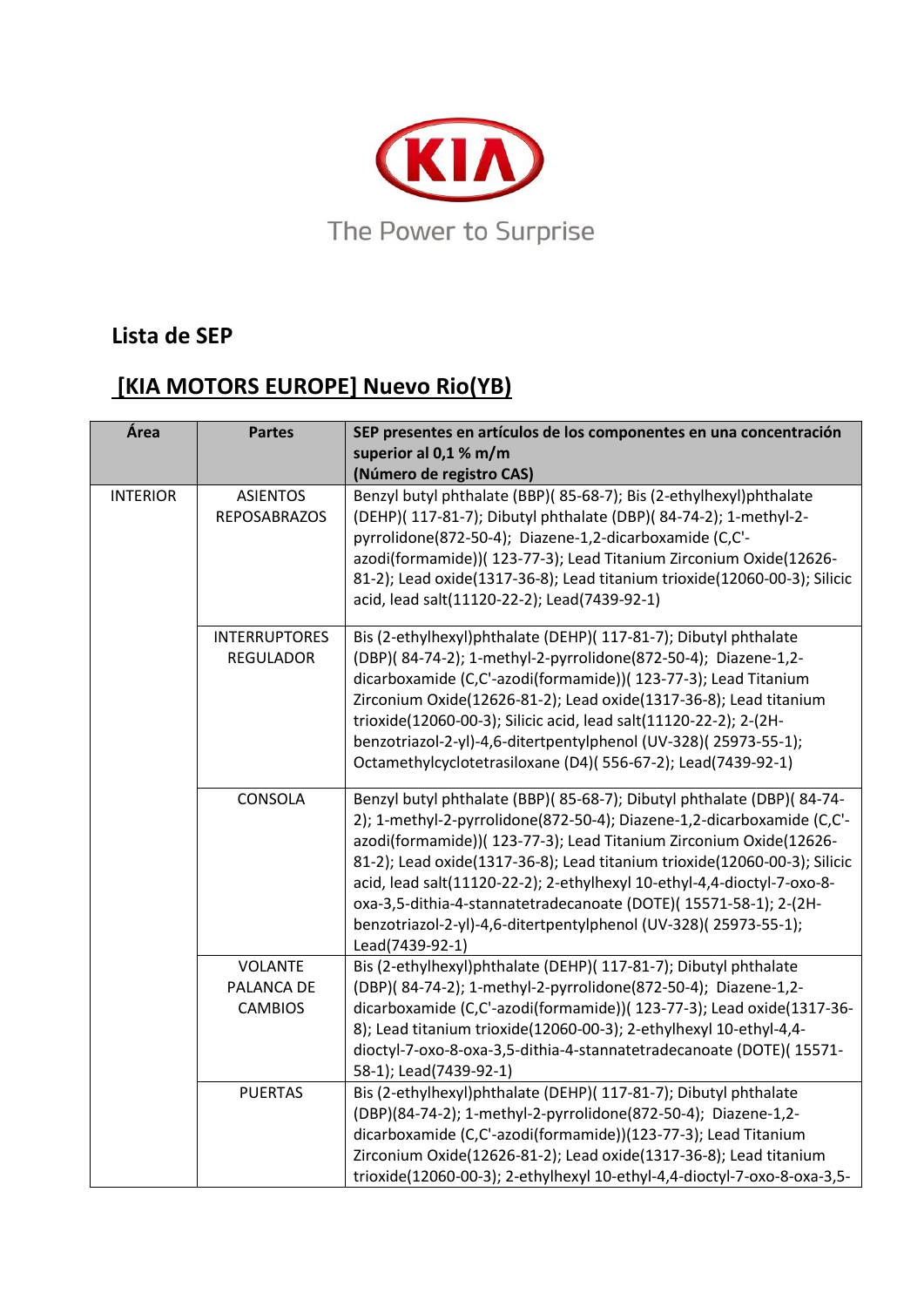|                   |                      | dithia-4-stannatetradecanoate (DOTE)(15571-58-1); 2-(2H-benzotriazol-                                                                          |
|-------------------|----------------------|------------------------------------------------------------------------------------------------------------------------------------------------|
|                   |                      | 2-yl)-4,6-ditertpentylphenol (UV-328)(25973-55-1);                                                                                             |
|                   |                      | Octamethylcyclotetrasiloxane (D4)(556-67-2); Lead(7439-92-1)                                                                                   |
|                   | SALPICADERO          | Bis (2-ethylhexyl)phthalate (DEHP)(117-81-7); Dibutyl phthalate                                                                                |
|                   |                      | (DBP)(84-74-2); 1-methyl-2-pyrrolidone(872-50-4); Lead Titanium                                                                                |
|                   |                      | Zirconium Oxide(12626-81-2); Lead oxide(1317-36-8); Lead titanium                                                                              |
|                   |                      | trioxide(12060-00-3); Silicic acid, lead salt(11120-22-2); 2-ethylhexyl 10-                                                                    |
|                   |                      | ethyl-4,4-dioctyl-7-oxo-8-oxa-3,5-dithia-4-stannatetradecanoate                                                                                |
|                   |                      | (DOTE)(15571-58-1); Lead(7439-92-1); 2-Methylimidazole(693-98-1)                                                                               |
|                   | <b>CINTURONES</b>    | Bis (2-ethylhexyl)phthalate (DEHP)(117-81-7); Dibutyl phthalate                                                                                |
|                   | Υ                    | (DBP)(84-74-2); 1-methyl-2-pyrrolidone(872-50-4); Diazene-1,2-                                                                                 |
|                   | <b>PRETENSORES</b>   | dicarboxamide (C,C'-azodi(formamide))(123-77-3); Lead oxide(1317-36-                                                                           |
|                   |                      | 8); Lead titanium trioxide(12060-00-3); Octamethylcyclotetrasiloxane                                                                           |
|                   |                      | (D4)(556-67-2); Lead(7439-92-1)                                                                                                                |
|                   | <b>OTROS</b>         | Bis (2-ethylhexyl)phthalate (DEHP)( 117-81-7); Dibutyl phthalate                                                                               |
|                   |                      | (DBP)(84-74-2); 1-methyl-2-pyrrolidone(872-50-4); Diazene-1,2-                                                                                 |
|                   |                      | dicarboxamide (C,C'-azodi(formamide))( 123-77-3); Lead Titanium                                                                                |
|                   |                      | Zirconium Oxide(12626-81-2); Lead oxide(1317-36-8); Lead titanium                                                                              |
|                   |                      | trioxide(12060-00-3); Silicic acid, lead salt(11120-22-2); 2-ethylhexyl 10-<br>ethyl-4,4-dioctyl-7-oxo-8-oxa-3,5-dithia-4-stannatetradecanoate |
|                   |                      | (DOTE)(15571-58-1); 2-(2H-benzotriazol-2-yl)-4,6-ditertpentylphenol                                                                            |
|                   |                      | (UV-328)(25973-55-1); Octamethylcyclotetrasiloxane (D4)(556-67-2);                                                                             |
|                   |                      | Lead(7439-92-1)                                                                                                                                |
| <b>MOTOR</b>      | CALEFACCIÓN          | Bis (2-ethylhexyl)phthalate (DEHP)( 117-81-7); Dibutyl phthalate                                                                               |
| <b>HABITÁCULO</b> | Υ                    | (DBP)(84-74-2); 1-methyl-2-pyrrolidone(872-50-4); Diazene-1,2-                                                                                 |
|                   | <b>AIRE</b>          | dicarboxamide (C,C'-azodi(formamide))( 123-77-3); Lead oxide(1317-36-                                                                          |
|                   | <b>ACONDICIONADO</b> | 8); Lead titanium trioxide(12060-00-3); 2-ethylhexyl 10-ethyl-4,4-                                                                             |
|                   |                      | dioctyl-7-oxo-8-oxa-3,5-dithia-4-stannatetradecanoate (DOTE)(15571-                                                                            |
|                   |                      | 58-1); Octamethylcyclotetrasiloxane (D4)(556-67-2);                                                                                            |
|                   |                      | Decamethylcyclopentasiloxane (D5)(541-02-6)                                                                                                    |
|                   |                      |                                                                                                                                                |
|                   | ARNÉS DE             | Bis (2-ethylhexyl)phthalate (DEHP)(117-81-7); Diazene-1,2-                                                                                     |
|                   | CABLEADO             | dicarboxamide (C,C'-azodi(formamide))(123-77-3); Lead Titanium                                                                                 |
|                   |                      | Zirconium Oxide(12626-81-2); Lead oxide(1317-36-8);                                                                                            |
|                   | <b>MOTOR</b>         | Octamethylcyclotetrasiloxane (D4)(556-67-2)                                                                                                    |
|                   | <b>TRANSMISIÓN</b>   | Benzyl butyl phthalate (BBP)(85-68-7); Bis (2-ethylhexyl)phthalate<br>(DEHP)(117-81-7); Dibutyl phthalate (DBP)(84-74-2); Diazene-1,2-         |
|                   |                      | dicarboxamide (C,C'-azodi(formamide))(123-77-3); Lead Titanium                                                                                 |
|                   |                      | Zirconium Oxide(12626-81-2); Lead oxide(1317-36-8); Lead titanium                                                                              |
|                   |                      | trioxide(12060-00-3); Octamethylcyclotetrasiloxane (D4)(556-67-2);                                                                             |
|                   |                      | Decamethylcyclopentasiloxane (D5)(541-02-6)                                                                                                    |
|                   | <b>OTROS</b>         | Bis (2-ethylhexyl)phthalate (DEHP)( 117-81-7); Dibutyl phthalate                                                                               |
|                   |                      | (DBP)( 84-74-2); 1-methyl-2-pyrrolidone(872-50-4); Diazene-1,2-                                                                                |
|                   |                      | dicarboxamide (C,C'-azodi(formamide))( 123-77-3); Lead Titanium                                                                                |
|                   |                      | Zirconium Oxide(12626-81-2); Lead oxide(1317-36-8); Lead titanium                                                                              |
|                   |                      | trioxide(12060-00-3); Silicic acid, lead salt(11120-22-2);                                                                                     |
|                   |                      | Octamethylcyclotetrasiloxane (D4)(556-67-2);                                                                                                   |
|                   |                      | Decamethylcyclopentasiloxane (D5)(541-02-6); Lead(7439-92-1);                                                                                  |
|                   |                      | Ethylenediamine (EDA)( 107-15-3); Tris(nonylphenyl)phosphite(26523-                                                                            |
|                   |                      |                                                                                                                                                |
|                   |                      | $78-4)$                                                                                                                                        |